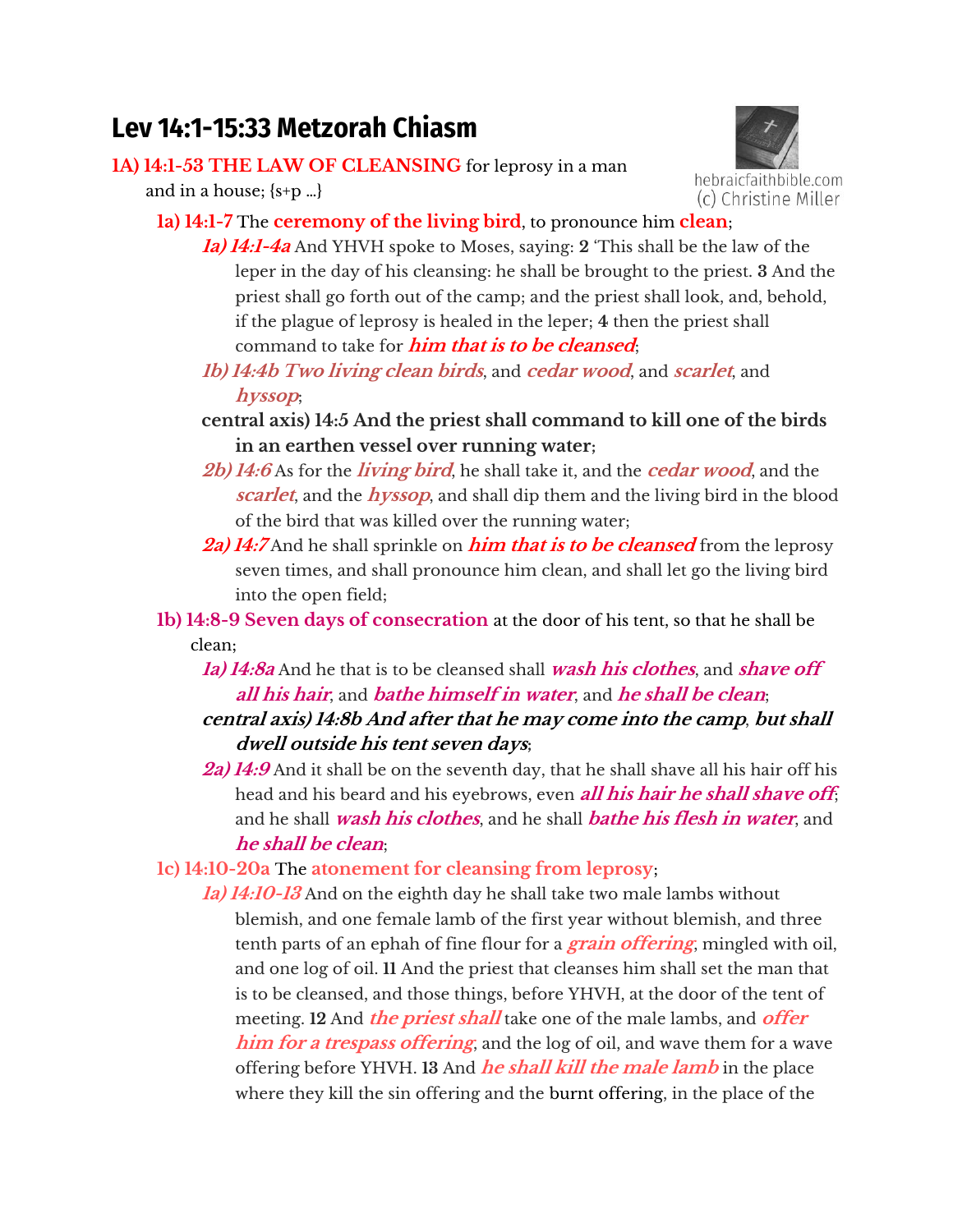sanctuary; for as the sin offering is the priest's, so is the trespass offering; it is most holy;

**1b) 14:14a** And the priest shall take of **the blood of the trespass offering**;

- **1c) 14:14b** And the priest shall put it on **the tip of the right ear** of him that is to be cleansed, and on **the thumb of his right hand**, and on **the great toe of his right foot**;
- **central axis) 14:15-16 And the priest shall take of the log of oil**, **and pour it into the palm of his own left hand**. **16 And the priest shall dip his right finger in the oil that is in his left hand**, **and shall sprinkle of the oil with his finger seven times before YHVH**;
- **2c) 14:17a** And of the rest of the oil that is in his hand shall the priest put on **the tip of the right ear** of him that is to be cleansed, and on **the thumb of his right hand**, and on **the great toe of his right foot**;
- **2b) 14:17b-18a** On **the blood of the trespass offering**. **18** And the rest of the oil that is in the priest's hanq he shall put on the heaq of him that is to be cleansed;
- **2a) 14:18b-20a** And the priest shall make atonement for him before YHVH. **19** And **the priest shall offer the sin offering**, and make atonement for him that is to be cleansed because of his uncleanness; and afterward **he shall kill the burnt offering**. **20** And **the priest shall offer the burnt offering** and the **grain offering** on the altar;

**central axis) 14:20b And the priest shall make atonement for him**, **and he shall be clean**; {s}

**2c) 14:21-32** The **atonement for cleansing from leprosy** if he is poor; {p} **1a) 14:21a** And if he is poor, and his **means are not sufficient**;

- **1b) 14:21b** Then he shall take one male lamb for a trespass offering to be waved, to **make atonement for him**;
- **1c) 14:21c** And one tenth part of an ephah of fine flour mingled with oil for a **grain offering**, and a log of oil;
- **1d) 14:22-24** And two **turtledoves**, or two **young pigeons**, such **as his means allow**; and the **one shall be a sin offering**, and the **other a burnt offering**. **23** And on the eighth day he shall bring them for his cleansing to the priest, to the door of the tent of meeting, before YHVH. **24** And the priest shall take the lamb of the trespass offering, and the log of oil, and the priest shall wave them for a wave offering before YHVH;
- **1e.1) 14:25** And he shall kill the lamb of the trespass offering, and the priest shall take of the blood of the trespass offering, and put it on **the tip of the right ear** of him that is to be cleansed, and on **the thumb of his right hand**, and on **the great toe of his right foot**;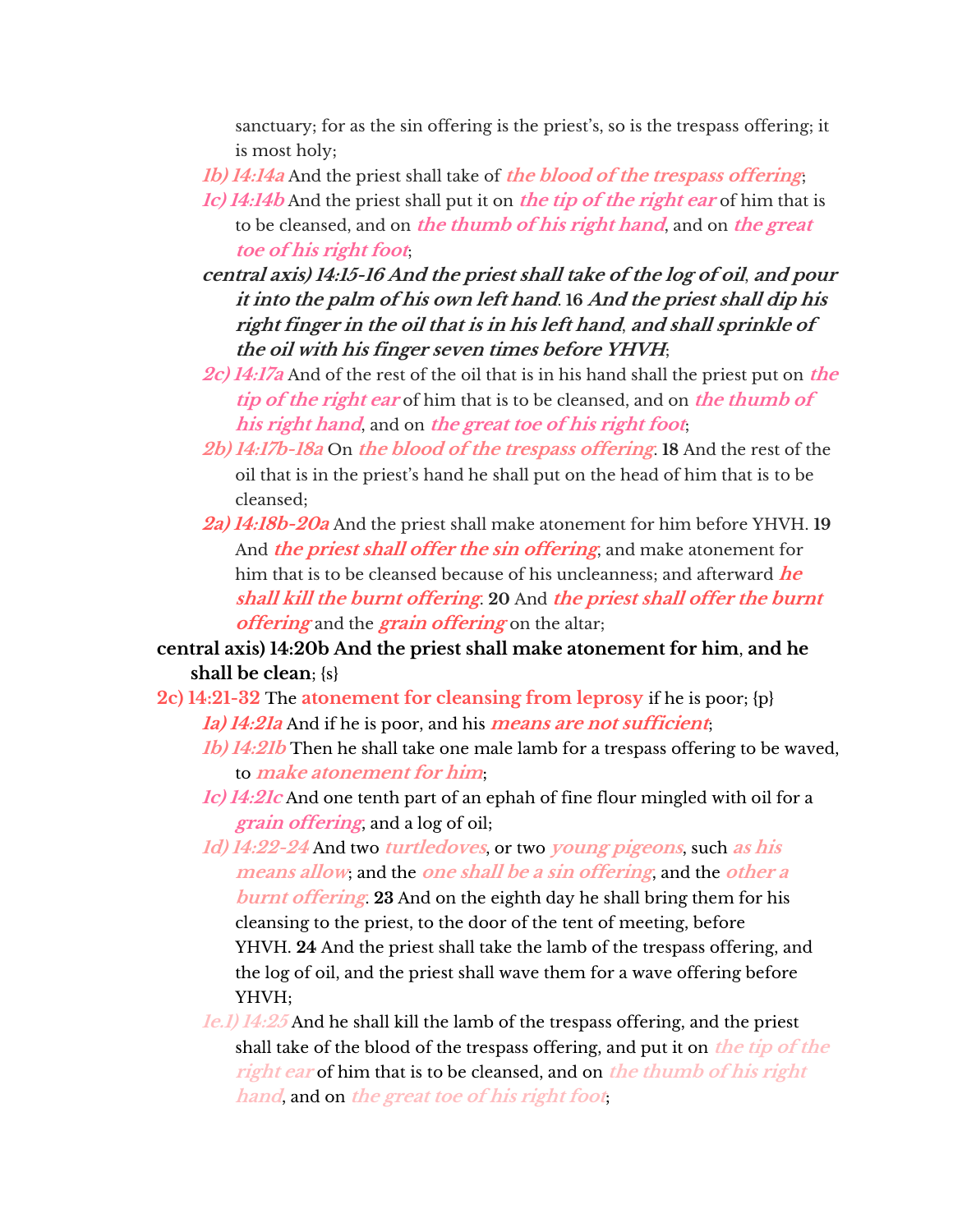**1e.2) 14:26** And the priest shall pour of **the oil into the palm of his own left hand**;

## **central axis) 14:27 And the priest shall sprinkle with his right finger some of the oil that is in his left hand seven times before YHVH**;

- **2e.1) 14:28** And the priest shall put of the oil that is in his hand on **the tip of the right ear** of him that is to be cleansed, and on **the thumb of his right hand**, and on **the great toe of his right foot**, on the place of the blood of the trespass offering.
- **2e.2) 14:29** And the rest of **the oil** that is **in the priest's hand** he shall put on the head of him that is to be cleansed, to make atonement for him before YHVH;
- **2d) 14:30-31a** And he shall offer one of the **turtledoves**, or of the **young pigeons**, such **as his means allow**; **31** even such as his means allow, the **one for a sin offering**, and the **other for a burnt offering**;
- **2c) 14:31b** With the **grain offering**;
- **2b) 14:31c** And the priest shall **make atonement for him** that is to be cleansed before YHVH;'
- **2a) 14:32** This is the law of him in whom is the plague of leprosy, whose **means are not sufficient** for that which pertains to his cleansing; {p}

**2b) 14:33-47 Seven days of quarantine** for the house in which is a leprous plague;

- **1a) 14:33-35** And YHVH spoke to Moses and to Aaron, saying: **34** 'When you are come into the land of Canaan, which I give to you for a possession, and I put the plague of leprosy in a house of the land of your possession; **35** then **he that owns the house** shall come and tell the priest, saying: "There seems to me to be as it were a plague in the house;"
- **1b) 14:36-39** And the priest shall command that they empty the house, before the priest goes in to see the plague, that all that is in the house is not made unclean; and afterward **the priest shall go in** to see the house. **37 And he shall look on the plague**, and, behold, if the plague is in the walls of the house with hollow streaks, greenish or reddish, and its appearance is deeper than the surface of the wall; **38** then the priest shall go out of the house to the door of the house, and **shut up the house seven days**. **39** And the priest shall come again the seventh day, and shall look; and, behold, **if the plague has spread in the walls of the house**;

**1c) 14:40** Then the priest shall command that they **take out the stones in which is the plague**, and cast them into an unclean place outside the city; **central axis) 14:41 And he shall cause the house to be scraped within all around**, **and they shall pour out the mortar that they scrape off outside the city into an unclean place**;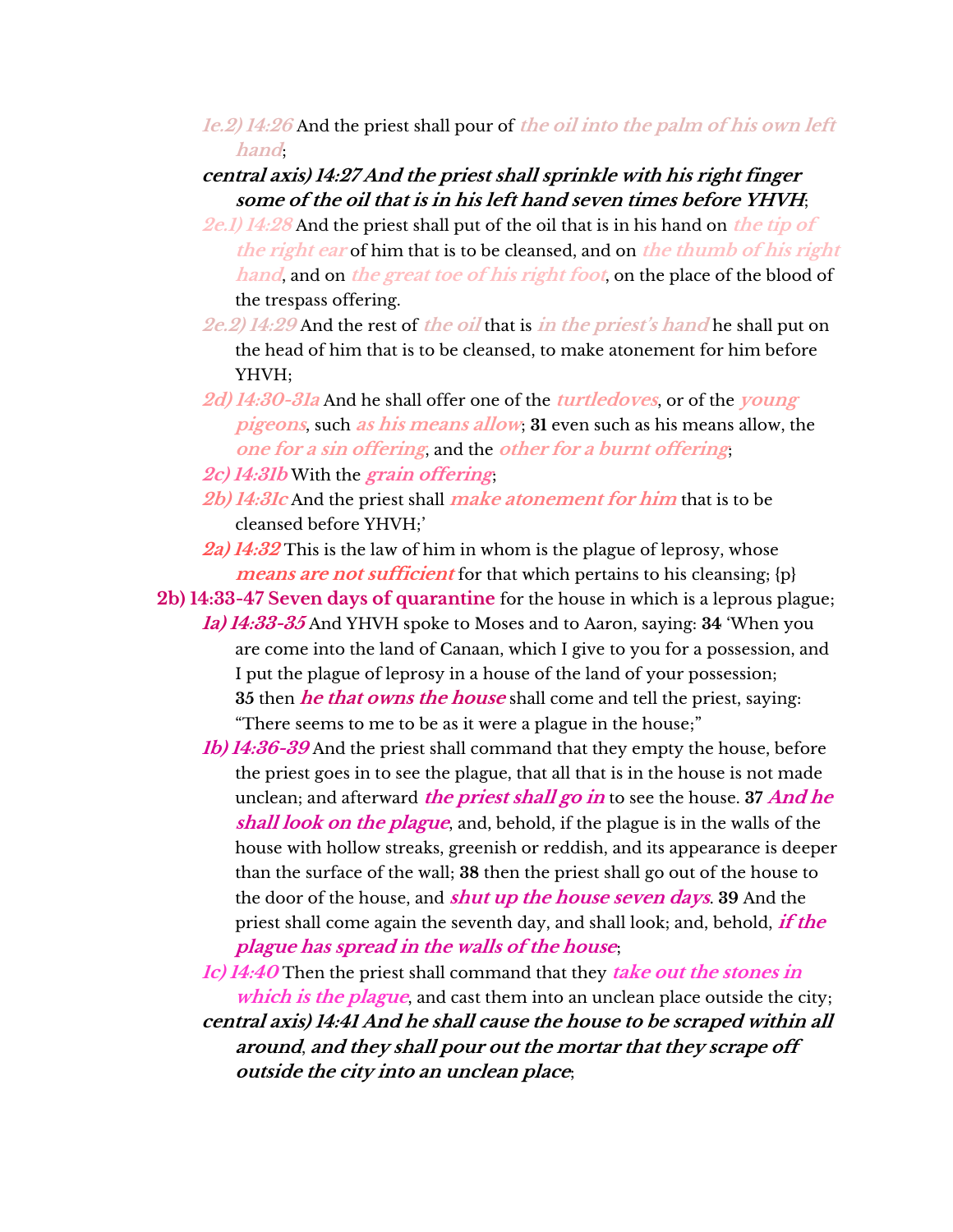- **2c) 14:42** And they shall **take other stones**, **and put them in the place of those stones**; and he shall take other mortar, and shall plaster the house;
- **2b) 14:43-45** And if the plague comes again, and breaks out in the house, after the stones have been taken out, and after the house has been scraped, and after it is plastered; **44** then **the priest shall come in and look**; and, behold, **if the plague has spread in the house**, it is a malignant leprosy in the house: it is unclean. **45** And he shall break down the house, the stones of it, and its timber, and all the mortar of the house; and he shall carry them forth out of the city into an unclean place;
- **2a) 14:46-47** Moreover **he that goes into the house** all the while that it is shut up shall be unclean until the evening. **47** And **he that lies in the house** shall wash his clothes; and **he that eats in the house** shall wash his clothes;
- **2a) 14:48-53** The **ceremony of the living bird**, to pronounce the house **clean**; **1a) 14:48** And if the priest shall come in, and look, and, behold, the plague has not spread in the house, after the house was plastered; then the priest shall pronounce **the house clean**, because the plague is healed;
	- **1b) 14:49-51a** And he shall take **to cleanse the house** two birds, and **cedar wood**, and **scarlet**, and **hyssop**. **50** And he shall kill one of the birds in an earthen vessel over **running water**. **51** And he shall take **the cedar wood**, and the **hyssop**, and the **scarlet**, and the **living bird**, and dip them in the **blood of the slain bird**, and in the running water;
	- **central axis) 14:51b And sprinkle the house seven times**;
	- **2b) 14:52-53a** And he shall **cleanse the house** with the **blood of the bird**, and with the **running water**, and with the **living bird**, and with the **cedar wood**, and with the **hyssop**, and with the **scarlet**. **53** But he shall let the living bird go out of the city into the open field;
- **2a) 14:53b** So shall he make atonement for the house; and **it shall be clean**;'
- **1B) 14:54-56** This is **THE LAW** for all manner of plague **OF LEPROSY**, and for a scale; and for the leprosy of a garment, and for a house; and for a rising, and for a scab, and for a bright spot;
	- **CENTRAL AXIS) 14:57A TO TEACH WHEN IT IS UNCLEAN, AND WHEN IT IS CLEAN**;
- **2B) 14:57B** This is **THE LAW OF LEPROSY**; {p}

**2A) 15:1-33 THE LAW OF CLEANSING** for discharges in men and women; {s+p+s+p}

- **1a) 15:1-2a** And YHVH spoke to Moses and to Aaron, saying: **2** 'Speak to **the children of Israel**, and say to them;
- **1b.1) 15:2b-13a** When **any man has a discharge**;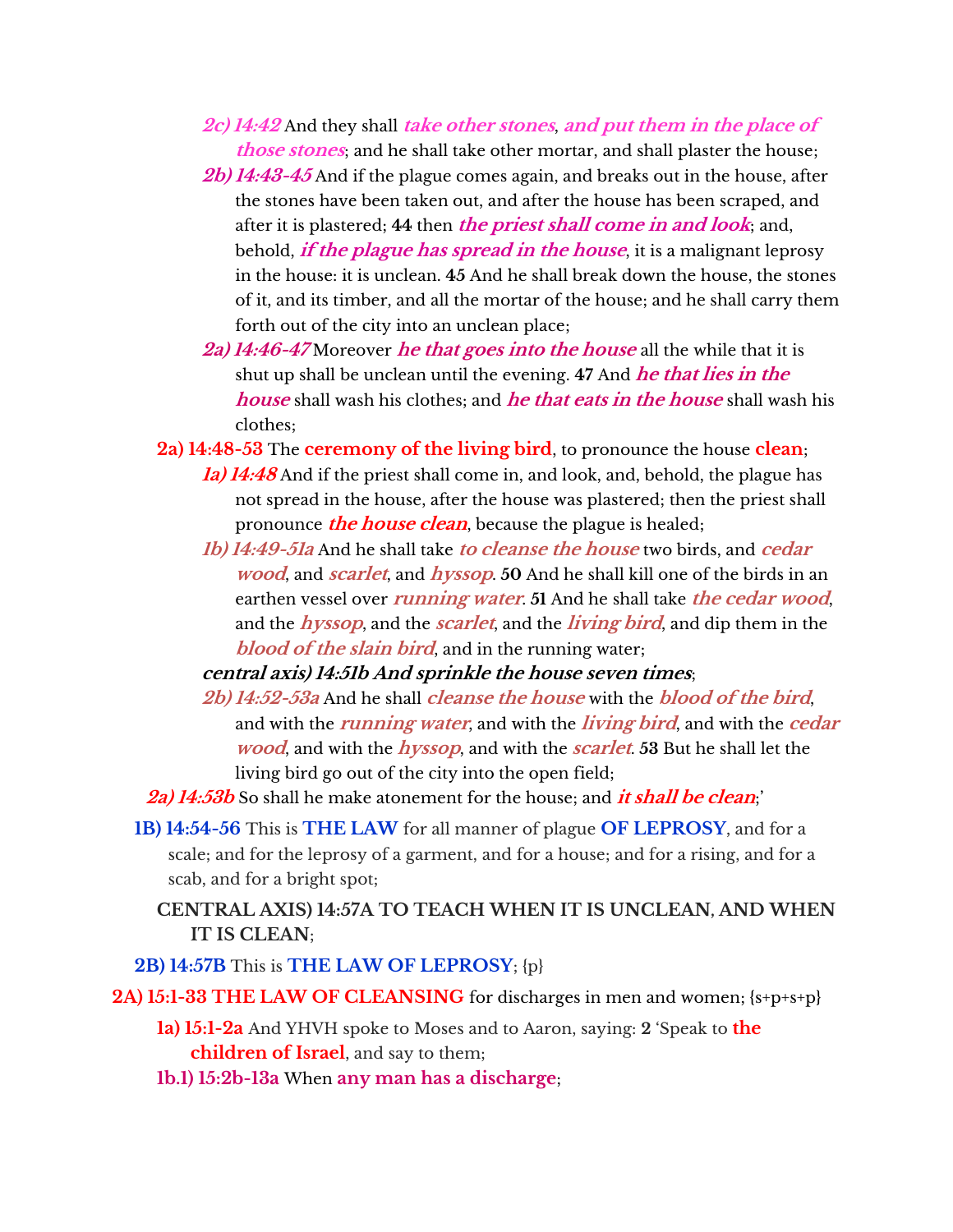- **1a) 15:2b-3** "When **any man has a discharge** out of his flesh, **his discharge**  *is unclean*. **3** And this shall be his uncleanness in his discharge: whether his flesh run with his discharge, or his flesh is stopped from his discharge, it is his uncleanness;
- **1b.1) 15:4 Every bed** on which he that has the discharge lies shall **be unclean**; and **everything on which he sits** shall **be unclean**;
- **1b.2) 15:5-6** And **whoever touches** his bed shall **wash his clothes**, and **bathe himself in water**, and **be unclean until the evening**. **6** And he that sits on anything on which he that has the discharge sat shall wash his clothes, and bathe himself in water, and be unclean until the evening;
- **1b.3) 15:7-8** And **he that touches the flesh of him that has the discharge** shall wash his clothes, and bathe himself in water, and be unclean until the evening. **8** And if he that has the discharge spits on him that is clean, then he shall wash his clothes, and bathe himself in water, and be unclean until the evening;
- **2b.1) 15:9** And **whatever saddle** he that has the discharge rides on shall **be unclean**;
- **2b.2) 15:10** And **whoever touches** anything that was under him shall be unclean until the evening; and he that carries those things shall **wash his clothes**, and **bathe himself in water**, and **be unclean until the evening**;
- **2b.3) 15:11-12** And **whomever he that has the discharge touches**, without having **rinsed his hands in water**, he shall wash his clothes, and bathe himself in water, and be unclean until the evening. **12** And the earthen vessel, which **he that has the discharge touches**, shall be broken; and every vessel of wood shall be **rinsed in water**;

**2a) 15:13a** And when **he that has a discharge**;

- **1b.2) 15:13b** Is **cleansed of his discharge**, then he shall **number to himself seven days** for his cleansing, and wash his clothes; and he shall bathe his flesh in running water, and **shall be clean**;
- **1b.3) 15:14a** And on the **eighth day** he shall take **two turtledoves**, or **two young pigeons**;
- **1b.4) 15:14b** And come before YHVH **to the door of the tent of meeting**, and **give them to the priest**;
- **1b.5) 15:15** And the priest shall offer them, the one for a sin offering, and the other for a burnt offering; and **the priest shall make atonement for him** before YHVH for his discharge; {s}
- **1c.1) 15:16** And if the **flow of seed go out from a man**, then he shall bathe all his flesh in water, and be unclean until the evening;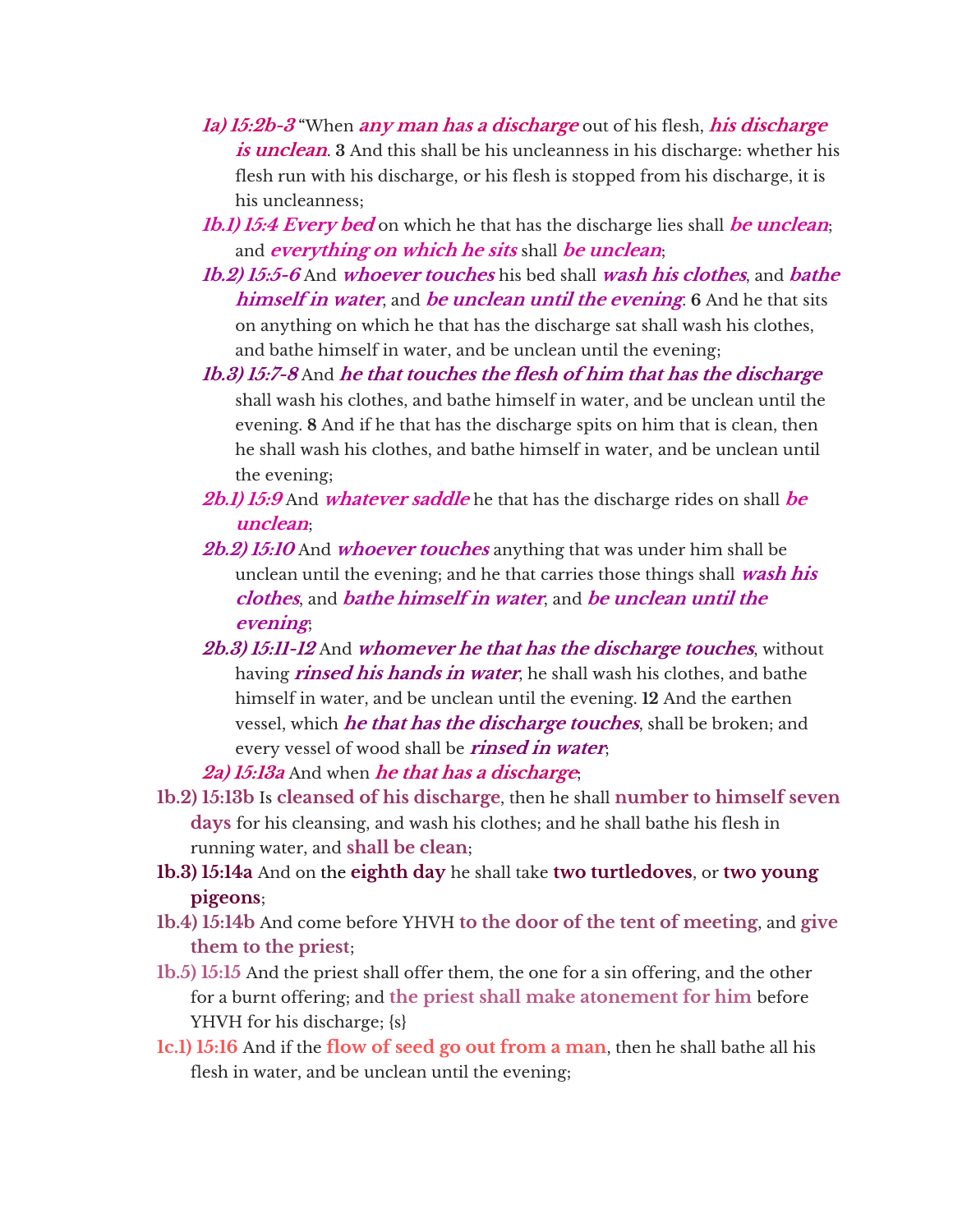- **1c.2) 15:17** And every garment, and every skin, on which is the flow of seed, shall be washed with water, and **be unclean until the evening**;
- **1c.3) 15:18 The woman also with whom a man shall lie,** they shall both bathe themselves in water, and be unclean until the evening; {p}
- **2c.1) 15:19** And if **a woman has a discharge**, and her discharge in her flesh is blood, she shall be in her impurity seven days; and whoever touches her shall be unclean until the evening;
- **2c.2) 15:20-23** Whoever touches that on which she lies or sits shall **be unclean until evening**;
	- **1a) 15:20** And **everything on which she lies** in her impurity shall be unclean; **everything also on which she sits** shall be unclean;
	- **1b) 15:21** And **whoever touches her bed** shall wash his clothes, and bathe himself in water, and be unclean until the evening;
	- **2b) 15:22** And **whoever touches anything on which she sits** shall wash his clothes, and bathe himself in water, and be unclean until the evening;
	- **2a) 15:23** And if he is on **the bed**, or on anything where **she sits**, when he touches it, he shall **be unclean until the evening**;

**2c.3) 15:24** And if **any man lies with her**, and her impurity is upon him, he shall be unclean seven days; and every bed on which he lies shall be unclean; {s}

- **2b.1) 15:25-27** And if **a woman has a discharge** of her blood many days not in the time of her impurity, or if she has a discharge beyond the time of her impurity; all the days of the discharge of her uncleanness she shall be as in the days of her impurity: **she is unclean**. **26 Every bed** on which she lies all the days of her discharge shall be to her as the bed of her impurity; and **everything on which she sits** shall **be unclean**, as the uncleanness of her impurity. **27** And **whoever touches** those things shall be unclean, and shall **wash his clothes**, and **bathe himself in water**, and **be unclean until the evening**;
- **2b.2) 15:28** But if she is **cleansed of her discharge**, then she shall **number to herself seven days**, and after that she **shall be clean**;
- **2b.3) 15:29a** And on the **eighth day** she shall take **two turtledoves**, or **two young pigeons**;
- **2b.4) 15:29b** And **bring them to the priest**, **to the door of the tent of meeting**;
- **2b.5) 15:30** And the priest shall offer the one for a sin offering, and the other for a burnt offering; and **the priest shall make atonement for her** before YHVH for the discharge of her uncleanness;
- **2a) 15:31-33** Thus shall you separate **the children of Israel** from their uncleanness; that they do not die in their uncleanness, when they defile My tabernacle that is in their midst."' **32** This is the law for him that has a discharge, and for him from whom the flow of seed goes out, so that he is unclean by it; **33** and for her that is